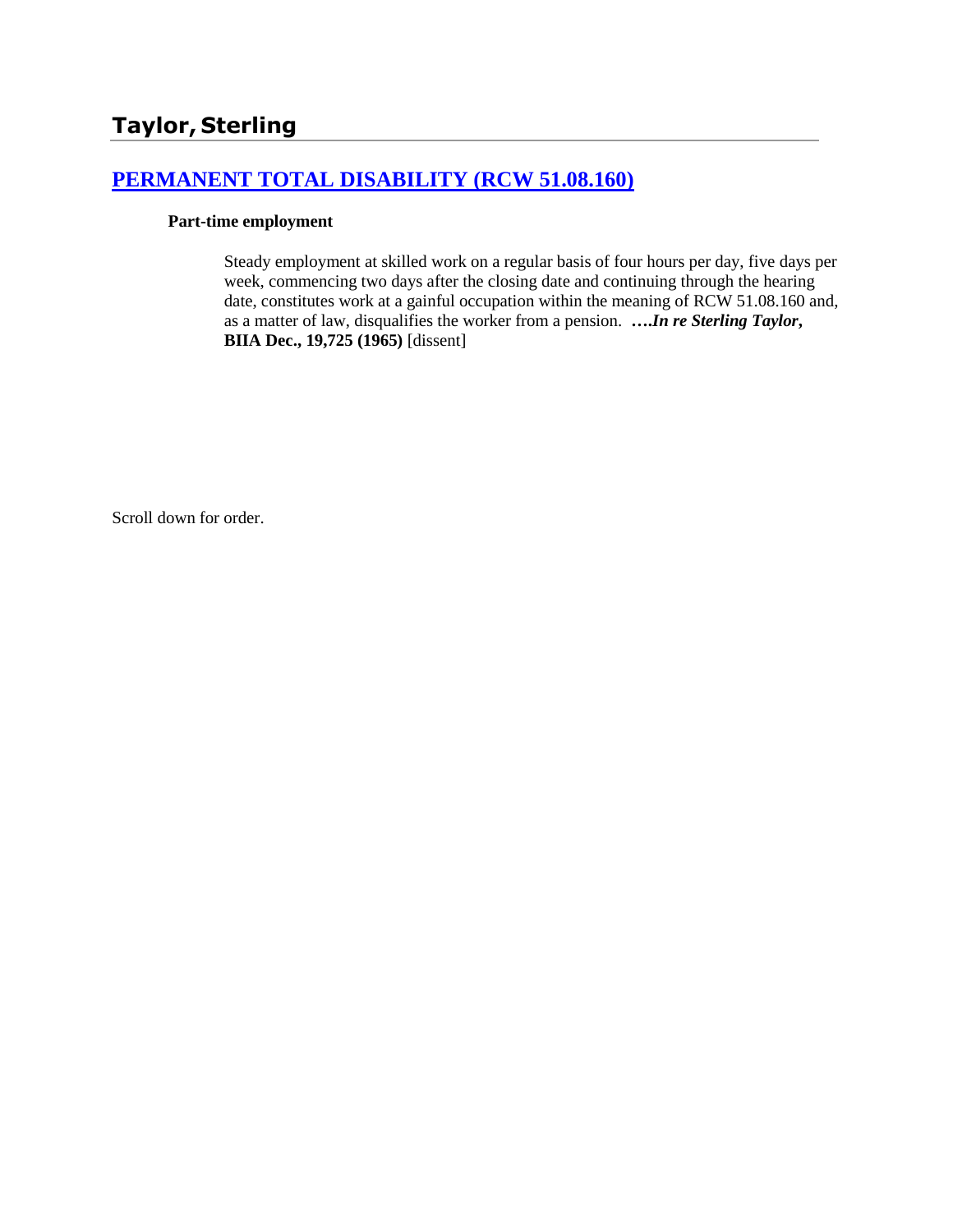## **BEFORE THE BOARD OF INDUSTRIAL INSURANCE APPEALS STATE OF WASHINGTON**

**)**

**IN RE: STERLING J. TAYLOR ) DOCKET NO. 19,725**

**CLAIM NO. C-497367 ) DECISION AND ORDER**

APPEARANCES:

Claimant, Sterling J. Taylor, by Elliott, Schneider and Smythe, per James L. Salley

Employer, Holroyd Company, None

Department of Labor and Industries, by The Attorney General, per Frederick B. Hayes, Floyd V. Smith Raymond E. Brown and Andrew J. Young, Assistants

Appeal filed by the claimant, Sterling J. Taylor, on March 5, 1963, from an order of the supervisor of industrial insurance dated January 9, 1963, closing this claim with a permanent partial disability award of 50 per cent of the maximum allowable for un-specified disabilities. **REVERSED AND REMANDED**.

## **DECISION**

On April 9, 1958, the claimant sustained an industrial injury when a piece of concrete weighing between five and ten pounds fell from a height of about twenty feet and struck him in the low back during the course of his employment for the Holroyd Company as an operator of a machine that produced concrete blocks. After a course of conservative treatment, the claimant returned to his job but his back condition forced him to terminate his employment permanently with Holroyd's in June, 1958. On March 26, 1960, surgery was performed on his low back for the removal of a herniated disc.

In August, 1960, the claimant commenced employment as a repairman of vacuum cleaners for a Mr. Mears. Initially, he limited his workday to four hours, and subsequently attempted to lengthen it to six. However, he found the longer shift caused him too much difficulty with his back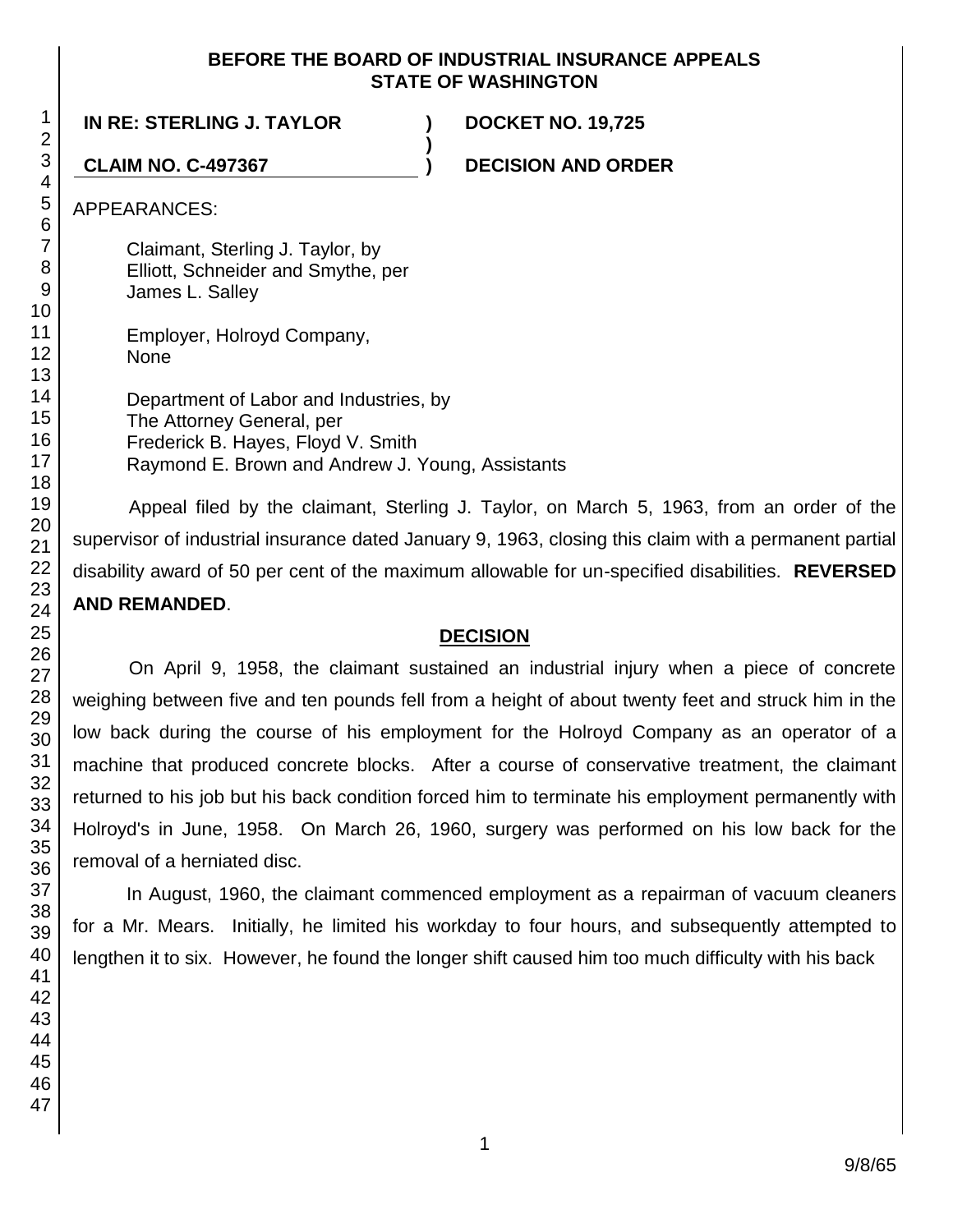and he accordingly settled upon a four-hour workday. He worked the remainder of 1960 on a regular four-hour shift, five days a week, and followed this same schedule in 1961 until July 11, 1961, when a fusion was performed on his low back. Following a period of convalescence of about three months, he returned to his repairman job for Mr. Mears - working one to two hours a day at first, and gradually increasing to his regular four hours per day, five days per week. He continued so working until June, 1962, when he laid off until September, 1962. He worked eight days in September and then attended the Rehabilitation Center in Seattle from September 24, 1962 to November 16, 1962. He returned to his job of repairing vacuum cleaners for Mr. Mears sometime in January, 1963 - the 11<sup>th</sup> being suggested as the precise date. He has since worked continuously on a schedule of four hours per day, five days per week, and was so employed at the time of the original hearing in this matter on November 18, 1963. During the time that the claimant was working prior to the closure of his claim on January 9, 1963, he was not paid regular time-loss compensation as a temporarily totally disabled workman, but was paid loss of earning power compensation pursuant to RCW 51.32.090(3).

The department closed this claim with an award of 50 per cent of the maximum allowable for unspecified disabilities. The hearing examiner increased the award to 90 per cent in a Proposed Decision and Order issued on July 22, 1964. The department and the claimant have duly filed statements of exceptions thereto. Exceptions were also filed on behalf of the employer by its lay representative. Under Rule 3.1(b) of the Board's Rules of Practice and procedure, the participation of lay representatives in proceedings before the Board is expressly limited to informal conferences. Accordingly, the exceptions filed on behalf of the employer will not be considered. (We note, parenthetically, that if considered, they would have no bearing on the Board's decision as they are based on the legal misconception that the Board must accept either the conclusions of the claimant's medical witness or those of the department's medical witness in their entirety.)

The department takes no issue with the hearing examiner's increased award, but merely challenges a factual finding, which it contends contains an inference that the claimant could not work more than four hours a day. The question for decision is raised by the claimant's contention that he is entitled to permanent total disability benefits.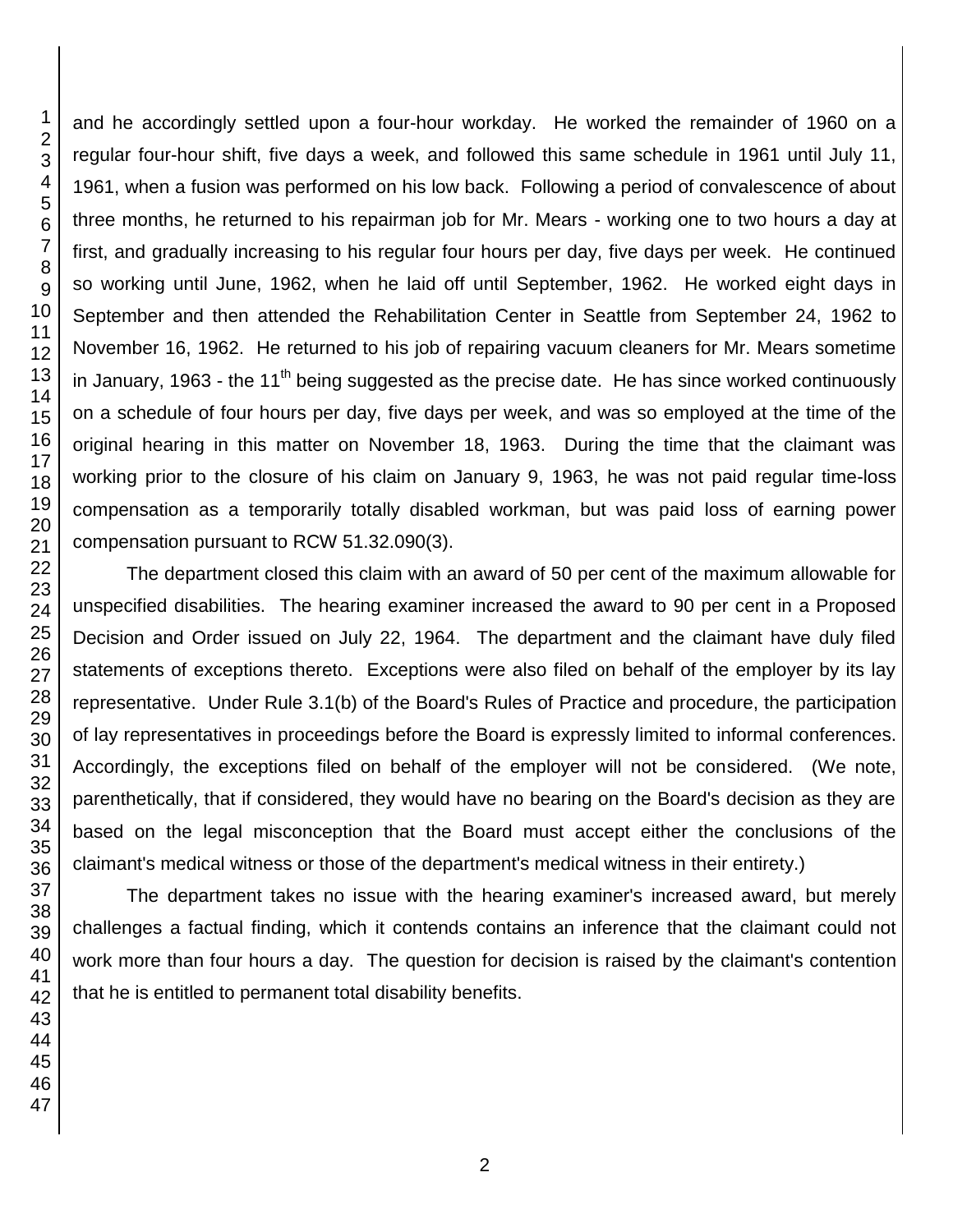Insofar as material, RCW 51.08.160 defines "permanent total disability" as any "condition permanently incapacitating the workman from performing any work at any gainful occupation." (Emphasis supplied) Under this statute, our court has held that the purpose of the act is to insure against loss of wage earning capacity, and the fact that a workman owns a business or farm from which he derives an income by supervising the work of others and performing minor tasks himself, does not necessarily establish that he has wage earning capacity. Kuhnle v. Department of Labor and Industries, 12 Wn. 2d 191. In the instant case, there can be no question but that the claimant has wage earning capacity – he is steadily employed for wages at a skilled job. The Kuhnle case is primarily concerned with pointing up a distinction between income and wages with respect to resolving the question of whether or not a workman possesses wage earning capacity. However, with respect to the broader question of permanent total disability, the court quoted from the Tennessee case of White v. Tennessee Consolidated Coal Company, 36 S. W. 2d 902, in part as follows:

> "The authorities draw a distinction between cases in which it appears that the injured employee can do light work of a general nature and where he is only fitted to do 'odd' jobs, or special work, not generally available. In the former, the burden is on the petitioner, the presumption being that his inability to obtain employment is due to the fluctuations in the labor market and not to the consequences of the accident. In the latter, the burden is on the employer to show that such special work is available to the petitioner."

In other words, even though a workman possesses wage earning capacity, he might still be classed as permanently totally disabled if his injury has impaired such capacity to the extent that he can only perform odd jobs or special work not generally available. Of course, the applicability of this rule is contingent upon the workman being unemployed, and even then, only if the defense fails to satisfy the burden of showing that work is available to the workman that he can perform within his physical limitations. Assuming this rule presides in Washington, it obviously can be of no benefit to the claimant. He is steadily employed.

The case of Turner v. Department of Labor and Industries, 41 Wn. 2d 739, further supports the proposition that the claimant cannot be classed as permanently totally disabled. It was there held that a workman was not permanently totally disabled as a matter of law where he was steadily employed at the time his claim was closed and there was no evidence that working caused him "serious" pain or endangered his health. Evidence was there produced that the workman was only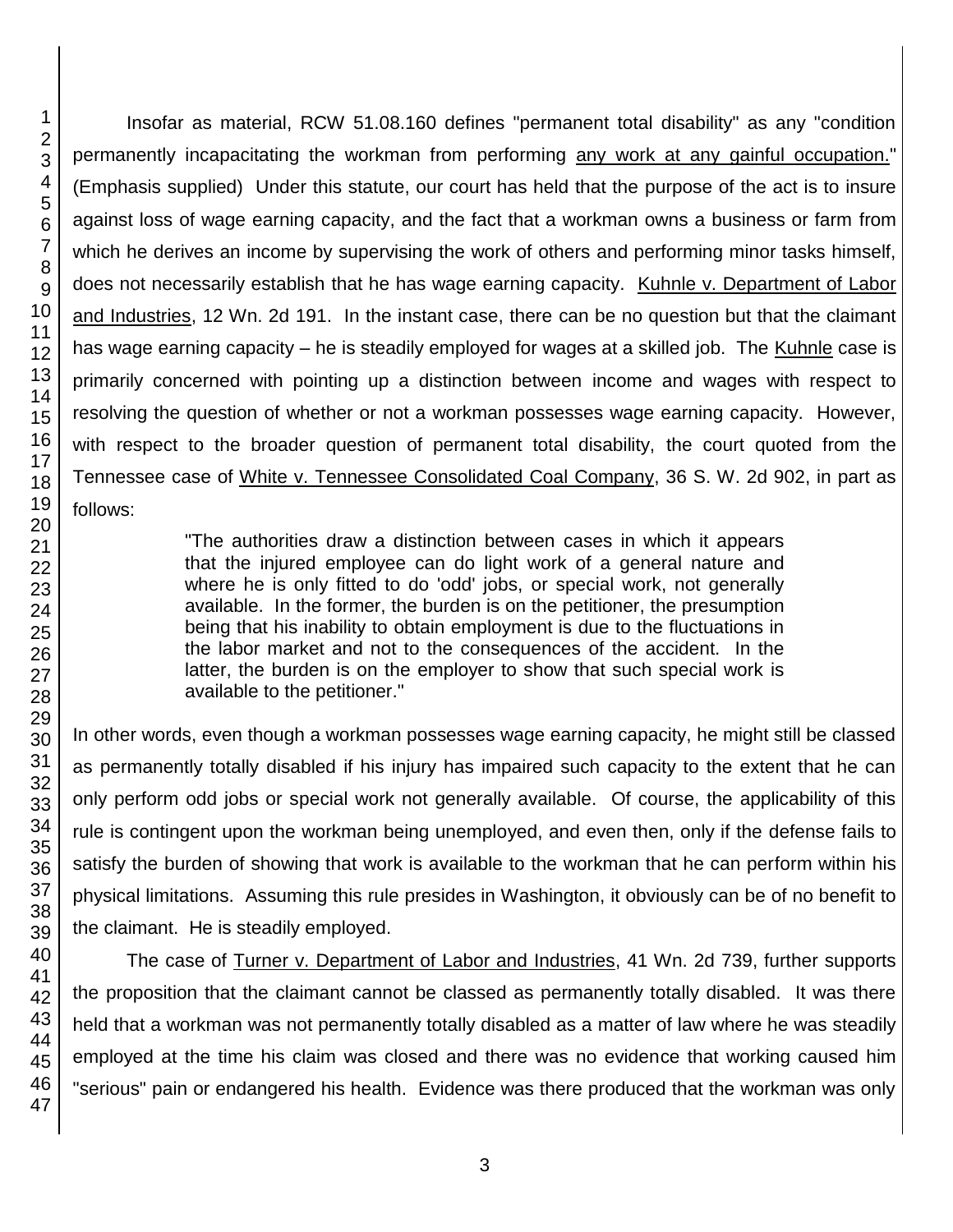able to hold down his job because his foreman gave him the "breaks" and that he was forced to cease working permanently because of his industrial condition within one and one-half months after the supervisor of industrial insurance closed his claim. The court commented upon this aspect of the case as follows:

> "......whether by grace of appellant's foreman or otherwise, he was steadily employed at the time of the supervisor's order and, therefore, could not then have been held to be unemployable or permanently totally disabled within the statutory definition of permanent total disability."

By implication, the Turner case takes cognizance of the general rule that ability to work per se will not defeat a workman's claim for permanent total disability benefits in he can only do so under continuous pain and suffering, or at danger to his health. See e.g. U. S. Gypsum Co. v. Raugh, 318 P. 2d 865; Oklahoma Gas & electric co. v. Hardy, 67 P. 2d 445; Carter v. U.S., 49 F. 2d 221. In his exceptions, the claimant attempts to bring his case within the above rule through various assertions of fact that are either exaggerated or wholly unsupported by the evidence.

The severity of the claimant's pain and suffering is best reflected by his work history. The record shows that he has always limited his work hours to suit his condition. When he first returned to work following a back operation, he found that four hours per day was too much, and he accordingly limited himself to one or two hours and gradually increased his time back up to four hours. He has found that he cannot work beyond four hours without suffering substantial pain and difficulty - in his words, "It's not worth it." The four hour per day schedule was settled upon by the claimant as being within his capabilities. We are not about to tell him his capacity for work is less than what his own conduct has demonstrated it to be. The whole theory of the claimant's case, as framed and dictated by the evidence, is that he cannot work a full eight-hour day. The claimant filed his own notice of appeal as he was not represented by counsel at the time. In his notice of appeal, he did not allege that he could no longer work, but rather that he could not work a full eight hours per day. Nor did he testify that his back condition was such that he could not continue working as he has on a regular four hour per day basis. The sum total of his testimony is that his back condition precludes him from working more than four hours per day. For all that appears, he will continue working at his job indefinitely regardless of whether or not he receives a pension.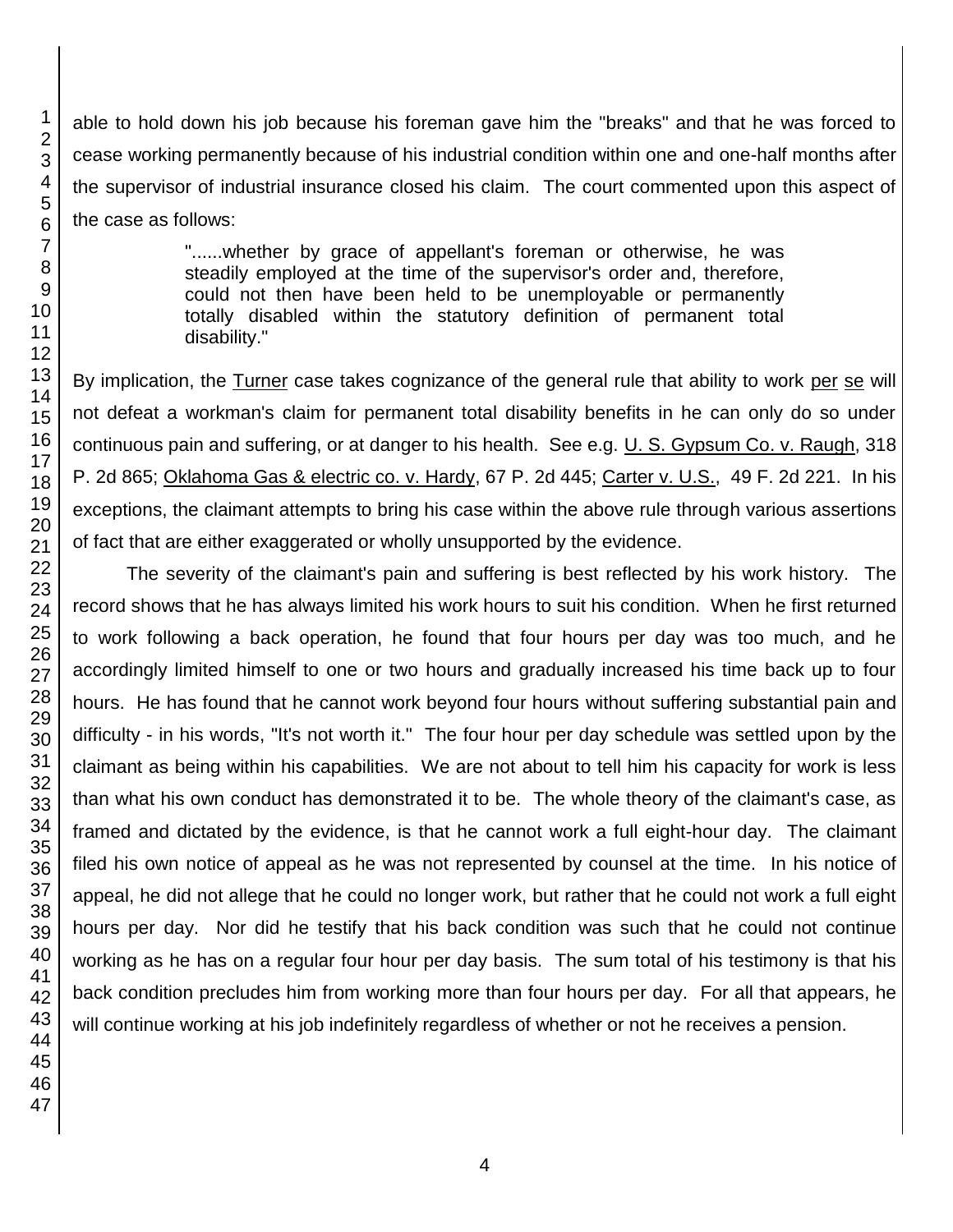Our research fails to uncover any authority from our own or any other jurisdiction that would support a proposition that inability to regularly work a full eight-hour day entitles the workman to permanent total disability benefits. To the contrary, under our own statute, a workman is rendered ineligible for a pension if he is capable of performing "any" work at a gainful occupation. Taken literally, the statute would foreclose the workman whose ability was limited to performing the most trivial of tasks if he received compensation therefor. However, the rule of reasonable construction and the common law doctrine of deminimis would not permit such a result. The Kuhnle case, supra, offers insight to the proper application of the statute. The court therein quoted with approval from the Minnesota case of Green v. Schmahl, 278 N.W. 157, as follows:

> "'Furthermore and important, sporadic competence, occasional, intermittent, and much limited capacity to earn something somehow, does not reduce what is otherwise total to a partial disability. The statutory phrase 'working at an occupation which brings him an income,' like that of insurance 'following any occupation,' implies at least a reasonable degree of continuity of occupational capacity.'" (Emphasis supplied)

The claimant's employment is steady and regular as opposed to sporadic, occasional or intermittent. The evidence does not support the suggestion of his counsel that his job is not permanent and only available to him while Mr. Mears' son is away at college. Although the claimant was not working on January 9, 1963, the date the department closed his claim, he returned to his job within a matter of days thereafter and worked steadily through the date of original hearing in this matter which clearly demonstrates his ability to work on or about the date the department closed his claim.

We are firmly of the view that steady employment at skilled work on a regular basis of four hours per day, five days per week, constitutes work at a gainful occupation within the meaning and intent of RCW 51.08.160, and legally disqualifies the claimant from a pension.

No contention is raised that the claimant's permanent partial disability is in excess of that awarded by the hearing examiner. Accordingly, his award of 90 per cent of the maximum allowable for unspecified disabilities is affirmed.

## **FINDINGS OF FACT**

Based upon the foregoing and after carefully reviewing the entire record, the Board makes the following findings: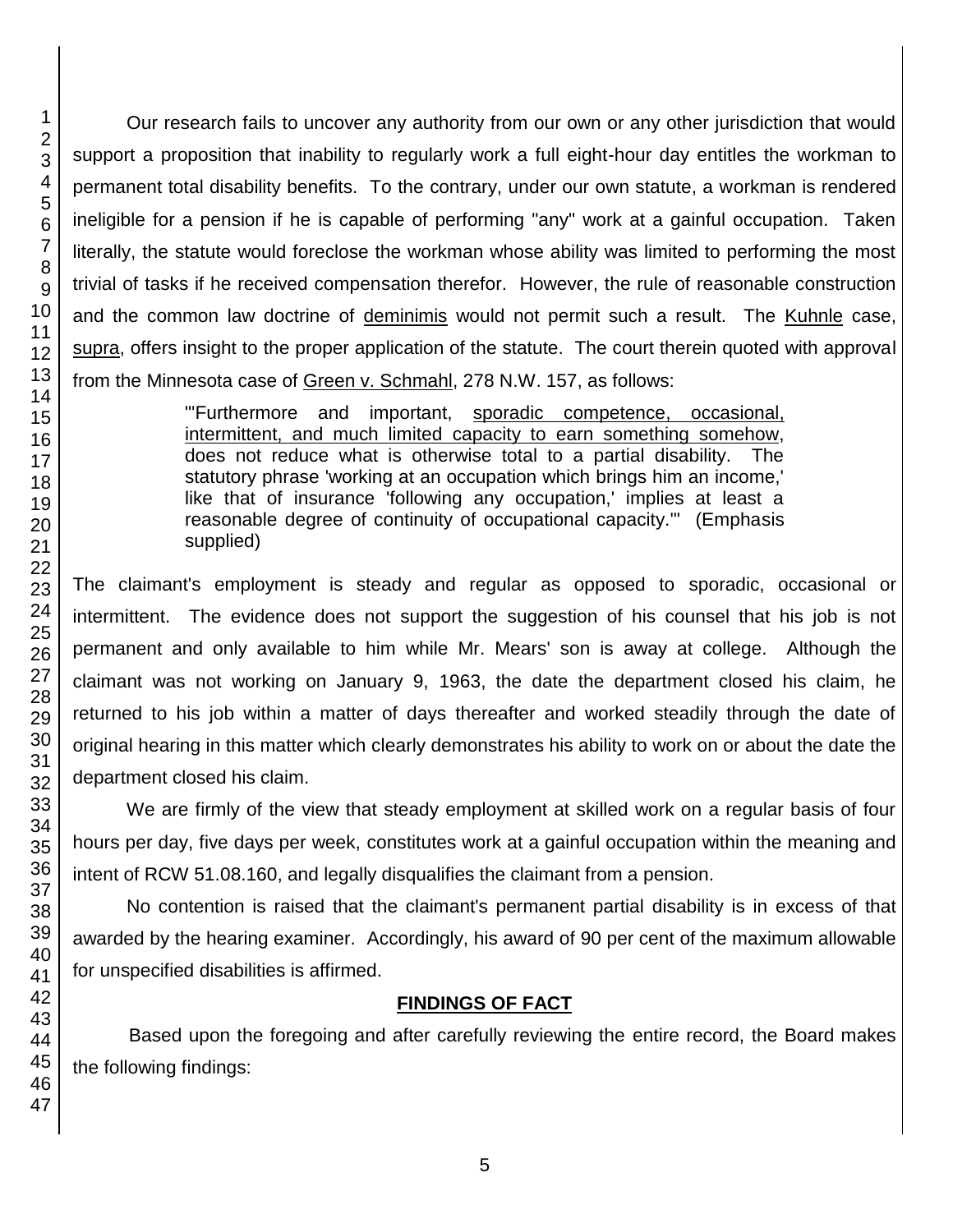- 1. On April 9, 1958, the claimant sustained an industrial injury during the course of his employment for Holroyd Company, when a chunk of cement weighing between five and ten pounds fell from a height of approximately twenty feet and struck the claimant in the low back while he was in a bent-over position. His claim was allowed, and on January 9, 1963, the department issued an order closing the claim with a permanent partial disability award of 50% of the maximum allowable for unspecified disabilities. On March 5, 1963, the claimant filed a notice of appeal, and on April 4, 1963, the Board issued an order granting the appeal.
- 2. On July 22, 1964, a Proposed Decision and Order was issued in this matter. Statements of exceptions thereto were duly filed by the claimant and the department of labor and industries. Exceptions were also filed on behalf of the employer by its lay representative.
- 3. In August, 1960, the claimant commenced employment for Mears Vacuum Service as a repairman of vacuum cleaners on a basis of four hours per day, five days per week. He worked on this basis the remainder of 1960 and the first six months of 1961. Following surgery to his low back and a recuperative period of about three months, the claimant returned to his job as a vacuum cleaner repairman, starting back gradually with an hour or two a day and eventually working back to his regular schedule of four hours per day. The claimant did not work during the months of June, July and August, 1962. The reason for this temporary layoff is not disclosed by the record. He worked eight days in September, 1962, and then attended the Rehabilitation Center in Seattle from September 24, 1962 to November 16, 1962. He returned to his work as a vacuum cleaner repairman on or about January 11, 1963, and has steadily worked his regular schedule of four hours per day, five days per week thereafter.
- 4. On or about January 9, 1963, the claimant's condition resulting from his industrial injury of April 9, 1958, was fixed and his permanent partial disability attributable thereto, as manifested by residuals of two surgeries, atrophy of the left calf and left thigh, limited straight leg raising bilaterally, complaints of low back pain radiating into both legs, particularly on the left, difficulty in squatting and inability to do heavy lifting, was equal to 90% of the maximum allowable for unspecified disabilities.

## **CONCLUSIONS OF LAW**

Based upon the foregoing findings of fact, the Board makes the following conclusions:

- 1. The Board has jurisdiction of the parties and subject matter of this appeal.
- 2. The claimant was not permanently totally disabled on or about January 9, 1963, within the meaning of the workmen's compensation act.